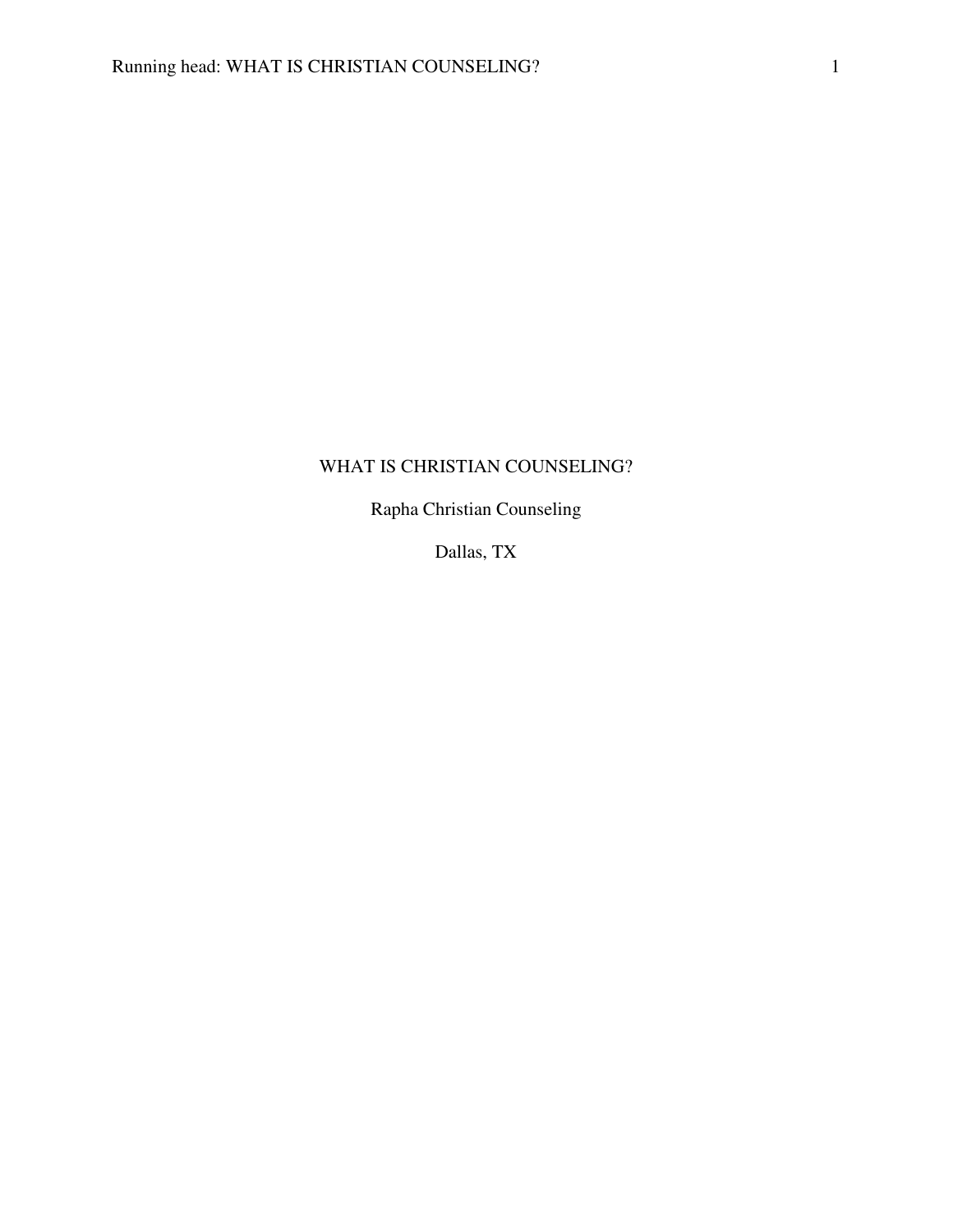## **The Prototype**

 During the past 30 years some of the finest minds in Christendom have articulated clear and careful counseling philosophies and techniques, to the significant benefit of Christian counseling. Concepts that have been set forth and embraced differ in many ways, but those which are genuinely Christian have in common a number of important elements, including:

- They permit and indeed invite legitimate expression of emotion.
- **They acknowledge that many human problems result from attempts to meet God-given** needs in ways that are incongruous with the will of God.
- They espouse the principle that truly Christian counseling can be offered only through a person whose faith in Christ provides wisdom, insight, love, and strength.
- They have come from observation of the human condition, the purpose of that observation being an increasingly profound application of Scripture to human perplexities and problems.

Providing comfort and direction have been integral aspects of Christian ministry throughout the history of the church. The apostle Paul wrote to believers inThessalonica: "...warn those who are idle…help the weak, encourage the disheartened, be patient with everyone" (I Thess. 5:14, New International Version). To the young man Timothy, Paul wrote: "These are the things you are to teach and insist on" (I Tim. 6:2).

Teaching, helping the weak, encouraging those who have become disheartened – these are among the materials of which counseling is made. The terms psychotherapy and therapy share a very modern sound, but the roots of these words are ancient. The etymological history of the word therapy speaks to the animus of Christian counseling. The word is derived from the Greek therapeia, in its various forms (therapon, therapeuo, and therapontos*)*. The noun means service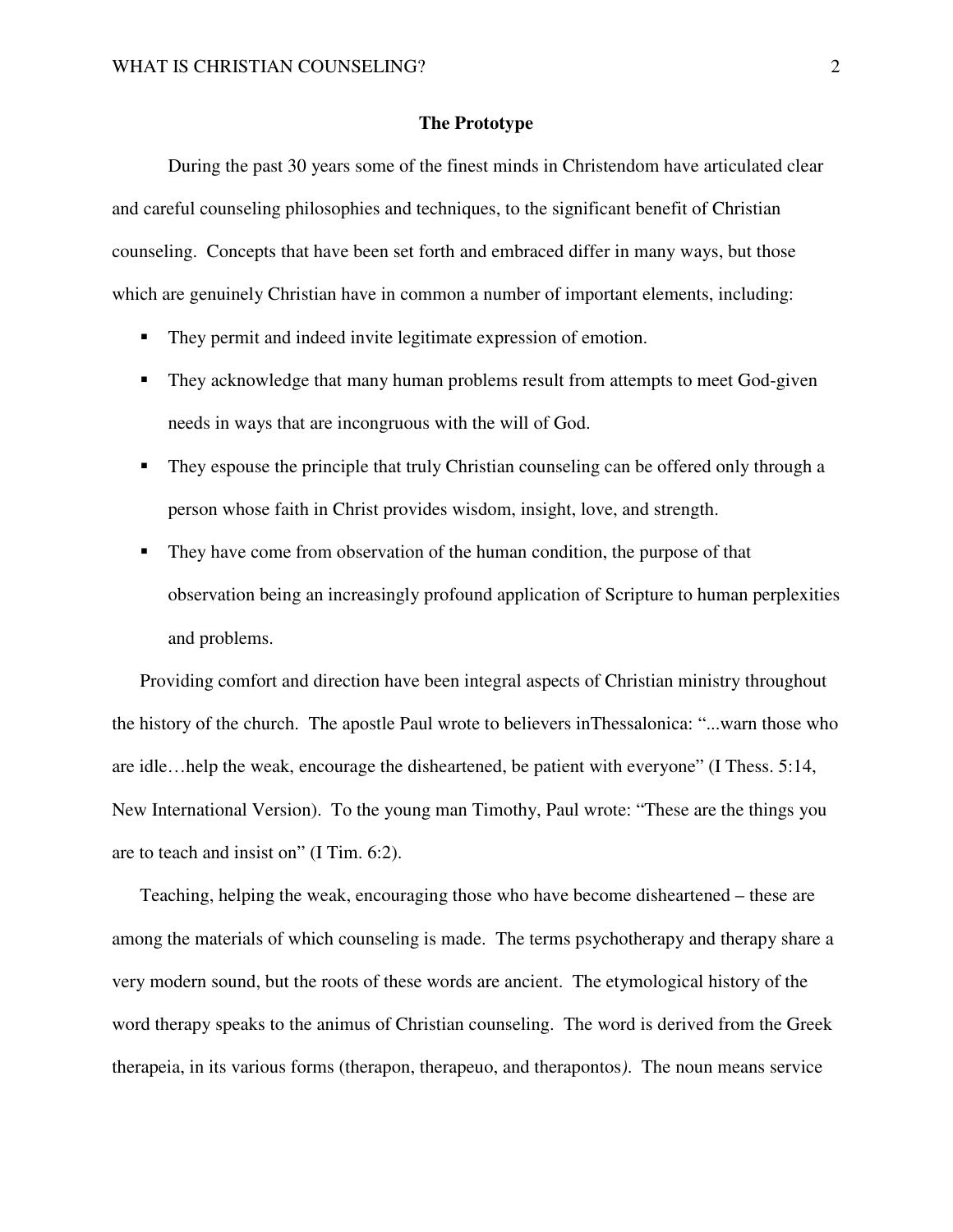and appears frequently in the works of Aristotle, Hippocrates, Philo, and Josephus. Its closest Greek synonym is diakonos, meaning servant. In the ancient world therapeia commonly was translated into the Latin ministerium. The linguistic relationship of these words -- therapeia diakonos, and ministerium, each related to service -- is reflected in the contemporary concepts of therapist and minister.

In addition to therapeia and diakonos there are several Greek words that describe the role of a servant, including oiketes, pais, and doulos. The most intimate of these words is therapon, which always refers to personal, considerate, and confidential acts of service. In his book *Kerygma and Counseling* (1962) Oden wrote:

More particularly, [therapeia] means attentive, caring service, the kind of heedful, scrupulous, conscientious care that one would hope to receive in private and intimate matters, such as medical service. The therapon is the servant who renders careful, experienced, watchful, meticulous, skilled, obedient, painstaking service to the one to whom he is intimately responsible" (p. 147).

Kerygma, Oden pointed out (1962), means proclamation, and according to God's proclamation of Himself in Scripture, He is the therapon, the New Testament prototype being the God-man Jesus. The therapeia God renders is the demonstration and offer of His redemptive love in the person of Jesus, who is both the means and the message in and through whom God intimately communicates healing and restoration to all people (Matt. 9:1-8, Mark 1:32-34, Luke 4:18, etc.).

Many passages of Scripture depict Jesus' ministry as the interweaving of teaching, preaching, and healing. This three-fold therapeia validated Isaiah's prophetic pronouncements of the Messiah who would come as Servant to comfort the anxious; encourage the depressed; reconcile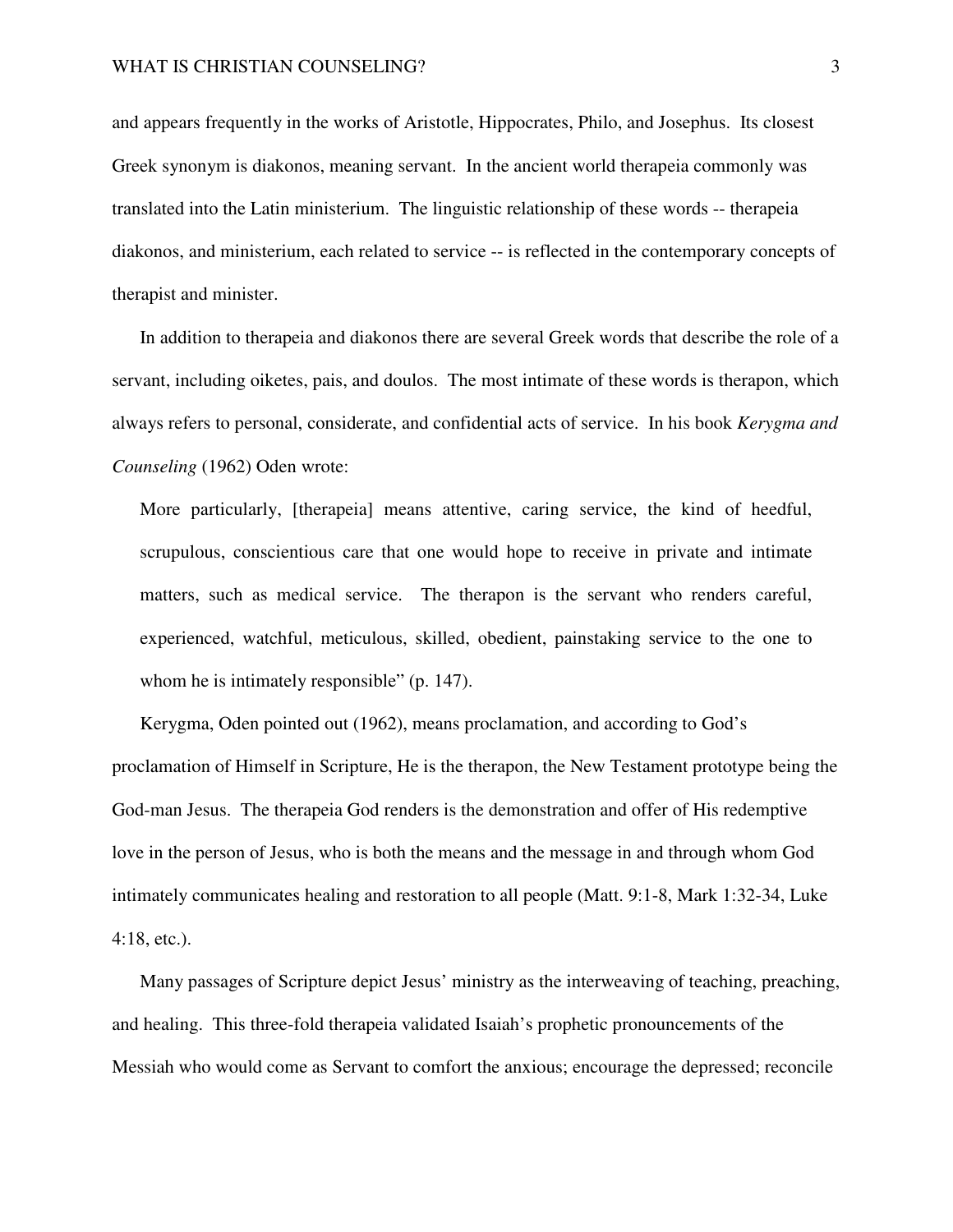the alienated; and heal the lame, the deaf, and the blind. The teaching, preaching, healing ministry of Jesus continues in His church and concisely summarizes the mission of the church.

During the earthly ministry of Jesus, His rendering therapeia on the Sabbath was a volatile issue (Matt. 12:1-14; Mark 3:1-6; Luke 6:1-11, etc.). Holding to their rigid interpretation of the law, religious leaders of the time declared all such activity to be unlawful. In so doing they demonstrated callous disregard for the suffering of the sick and broken people for whom the leaders bore responsibility. In spite of that judgment, Jesus continued to offer therapeia on the Sabbath as a sign of the emerging reign of God, thus "intruding" on the holy day by His ministry to sick bodies and tormented souls.

# **The Relationship of Scripture and Psychology**

For anyone with an interest in Christian counseling, it is of critical importance to foster an appropriate understanding of the authority of Scripture and the correspondent role of psychology in relationship to Scripture. Often the term integration is used to describe this relationship. However, use of the word integration may leave the misleading impression that the relationship between the Bible and pysychology is a relationship between equals. It must be understood that the Bible and psychology are not equals and cannot be blended together as if they were.

The Word of God is the ultimate authority by which all theories and practices are measured. Psychology is man's attempt to analyze the human condition and provide assistance. As such, its place is one among many theories and practices that must be measured by the Word of God.

While most psychological theories contain some valid observations of human behavior, the conclusions drawn from these observations can be based upon erroneous presuppositions about both man and God. Secular theories, even those with measurable validity, cannot provide the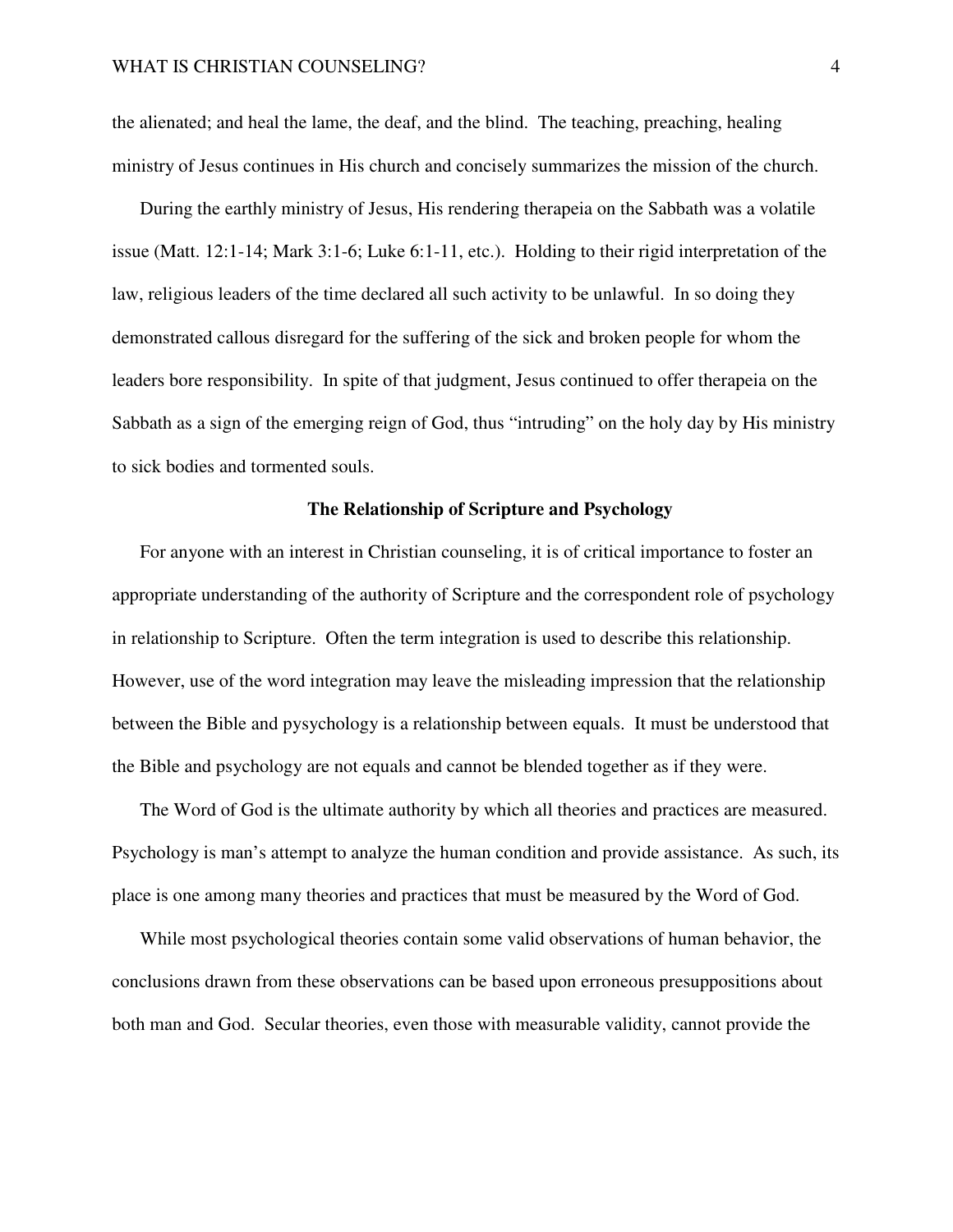ultimate source of healing power, which is the love and strength of Jesus Christ. He is our Creator and Savior. He is the one who can touch our deepest needs and bring light and life.

True Christian counseling is based upon the complexity of God's design as revealed in Scripture. We address the interrelationship of thought processes, emotions, behavior, and personal responsibility. The skills we employ combine medical and psychological expertise with basic relational techniques such as active listening, the offer of support, and the provision of affirmation and feedback to clients.

#### **The history of the Christian counseling movement**

In an excellent treatise on the Christian counseling movement, Powlison (1996, 2010) pointed to three distinct stages in its history. The first of these stages began in the 1950's and extended into the 1960's. During this period of time there was a significant expression of concern as to whether teaching and counseling methods employed by the church of that day were effectively addressing problems surfacing in the Christian experience. By his response to this concern Clyde Narramore became the first champion of Christian psychology. The movement he initiated was the backdrop for the founding of The Christian Association for Psychological Studies (CAPS) and the Graduate School of Psychology at Fuller Seminary.

Adams (1970) challenged that growing movement in his book *Competent to Counsel*. Of that challenge Powlison (2003) wrote:

Adams perceived psychology and psychiatry as threats to conservative Christianity in three ways. First, psychology's influence neutered the "in the office" theology of pastors. Once a pastor left his pulpit he became a de facto "Rogerian."' He no longer proclaimed the claims of Christ and called for repentance. Second, the mental health system offered a persuasive rationale for referring troubled parishioners to secular experts. The province of pastoral care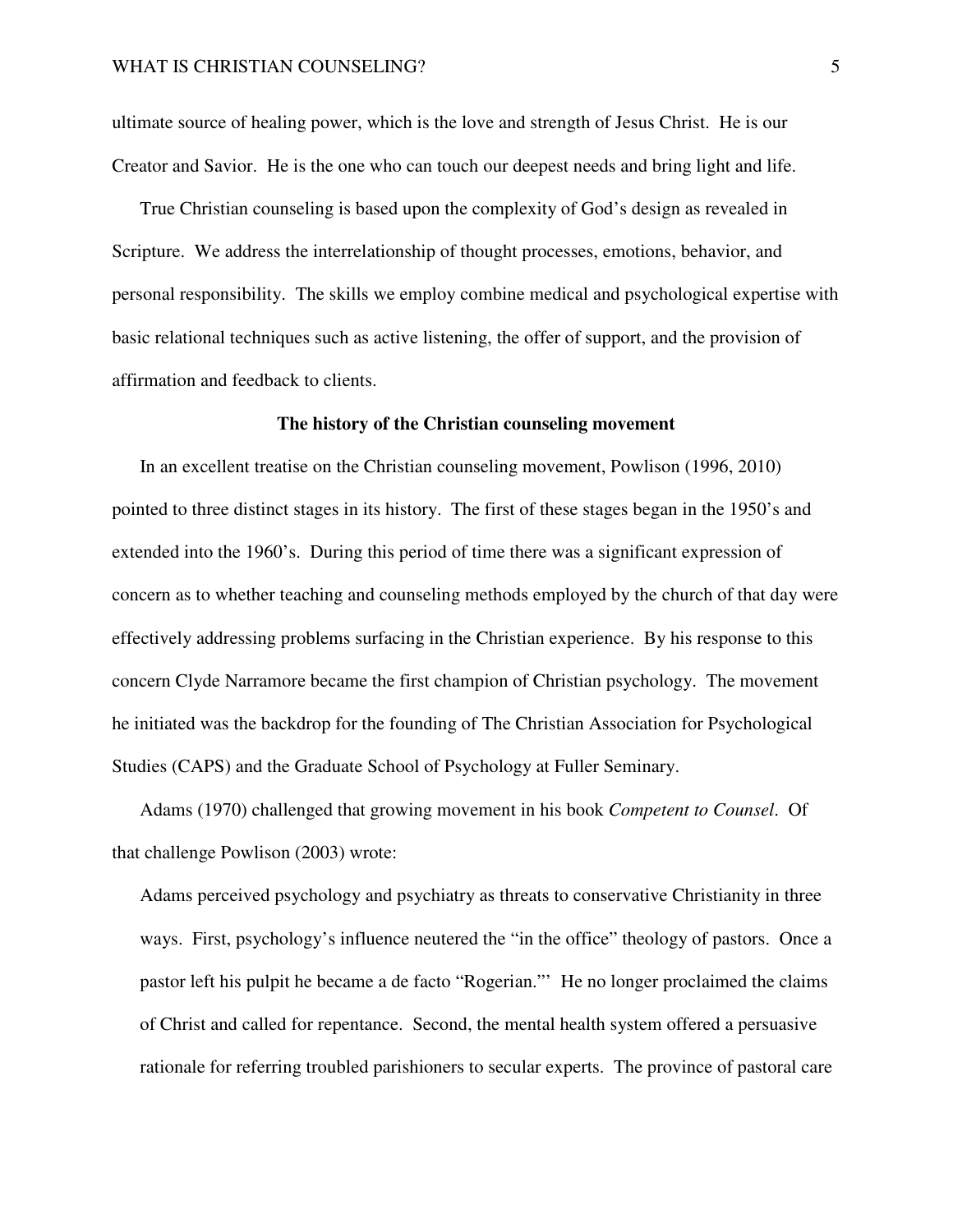supposedly did not include psychologically, emotionally, or mentally sick people. Third, evangelicals in the mental health professions were functionally secular in their ideas and practices. They were intruders into and usurpers of the pastor's role. In Adams' eyes the phrase "Christian psychotherapy" was an oxymoron (p. 4, para. 3).

The response to Adams' attack marked the beginning of the second phase of the modern development of Christian counseling. A growing body of academic study and research gave credibility to the movement, and Christian psychologists gained wide-spread acceptance beyond the narrow field of psychology. Among these psychologists were Narramore, Larry Crabb, James Dobson, and Gary Collins. In this second phase, Christian psychology became a respected feature of evangelical Christianity.

The third stage in the history of the Christian counseling movement began in the mid 1980's as the teachings and principles of the movement and, indeed, became the defining influence on the church's view achieved great popularity of anthropology and sanctification. It was in this third phase that terms such as *dysfunctional families* and *victimization* became common language in church life. The best-selling books on the shelves of Christian bookstores were those that dealt with inter- and intra-personal pain, and many groups sprang up in churches to help people experience comfort and find strength.

This bandwagon acceptance of Christian psychology has come sometimes at the expense of adequate scholarship and has drawn negative attention from men such as John McArthur, who openly criticizes the movement.

Today, Christian counseling is at a crossroads. Popularity and inclusiveness can leave the ranks open to infiltration by secular and anti-Christian influence. However, a new platform of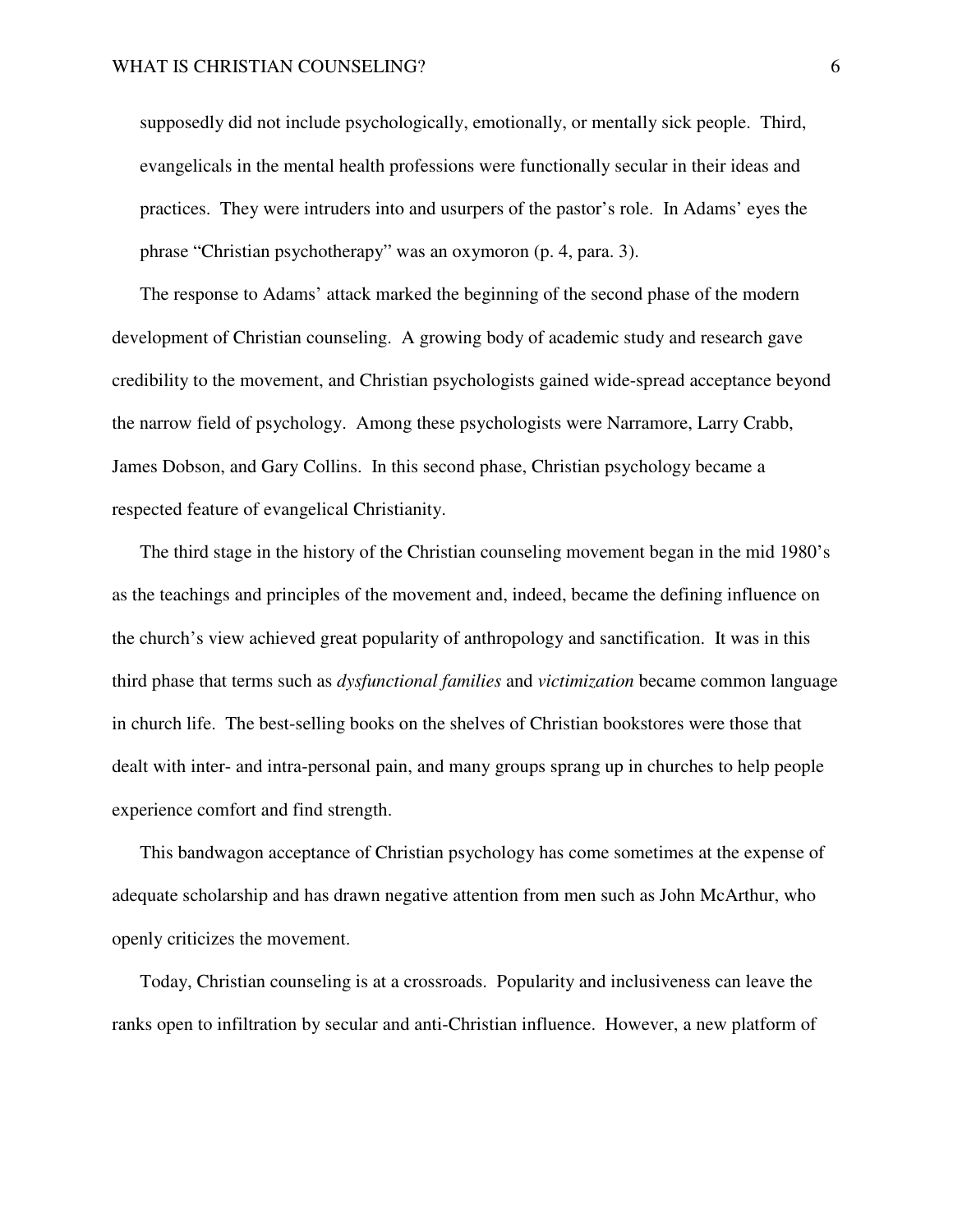scholarship built on opportunity afforded by popularity could provide for the profession a depth of character capable of sustaining the movement for the long haul.

## **Popularity made possible by a vacuum?**

Some scholars claim that Christian psychology became popular simply because its practitioners stepped into a vacuum created by a weakness in contemporary pastoral counseling. The church, these scholars say, abdicated its God-given responsibility to speak profoundly to the complex needs of the people it served. Critics identify as problematic a preoccupied church engaged in battle against a liberalist challenge to the authority of Scripture. Thus preoccupied, critics claim, the church failed to provide adequate training for pastors pressed by the deep needs of congregants wrestling with the demands and complexities of contemporary living. Without adequate training, pastors frequently offered as antidotes to intricate problems simplistic pietism, rationalism, and/or voluntarism. The needs of the people were not well-served by such antidotes.

It is true that the character of pastoral counseling in the past century stands in stark contrast to the profound strength of pastoral counseling in, for example, the Puritan age. Pastors of the  $17<sup>th</sup>$  and  $18<sup>th</sup>$  centuries such as Richard Baxter and Jonathan Edwards were known and highly regarded as "true physicians of the soul" (Keller, 1988, p. 13, as cited in Herding, 2010, p. 4). They are excellent examples for us as we seek to develop distinctly Christian responses to life's perplexities.

Keller wrote (2010):

The Puritans had sophisticated diagnostic casebooks containing scores and even hundreds of different personal problems and spiritual conditions. John Owen was representative when he taught that every pastor must understand all the various cases of depression, fear, discouragement, and conflict that are found in the souls of men. This is necessary to apply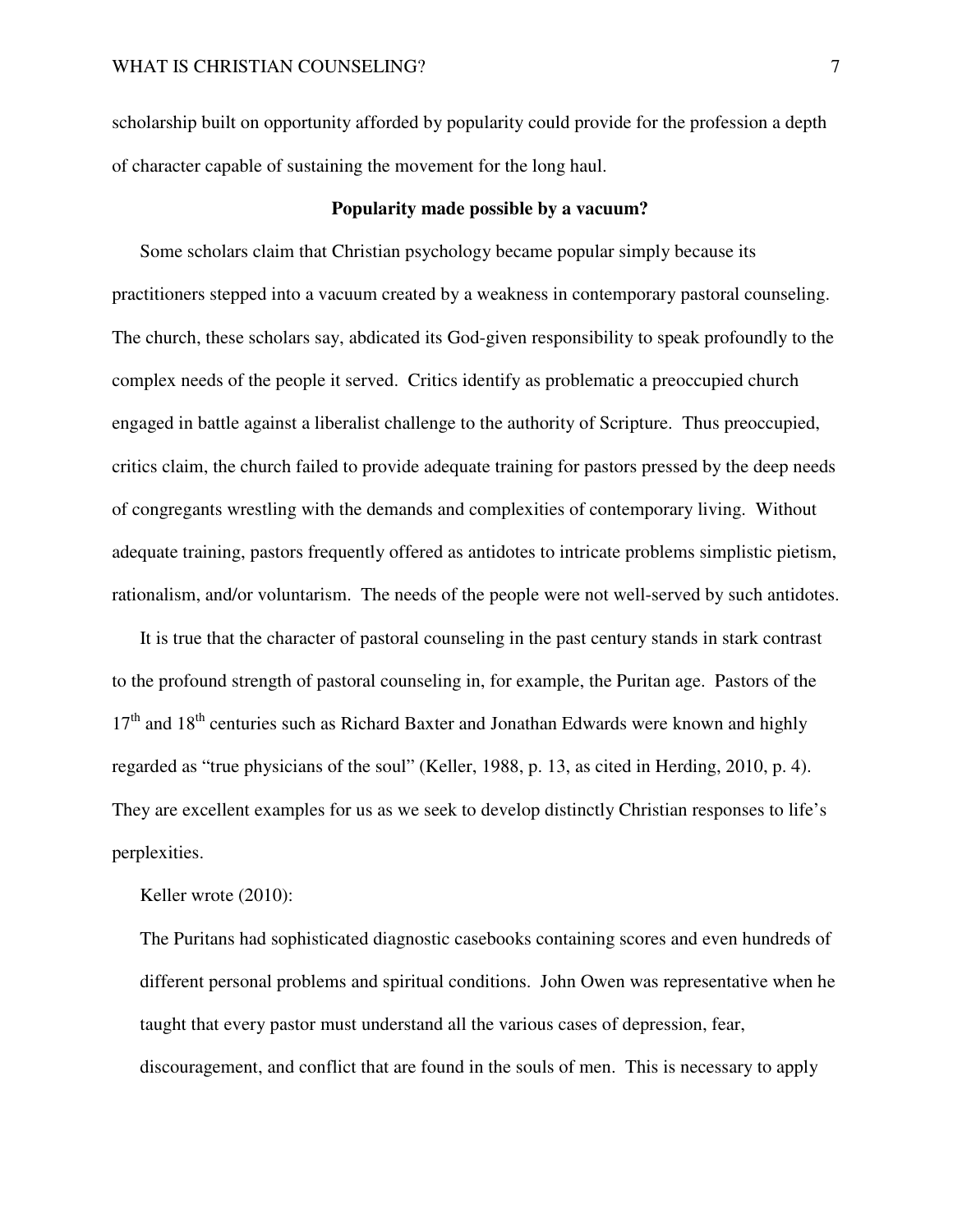"fit medicines and remedies unto every sore distemper." Puritans were true physicians of the soul. Their study of the Scripture and the heart led them to make fine distinctions between conditions and to classify many types and subtypes of problems that required different treatments (Keller, b, Highly developed system, para. 1).

These Puritan caregivers would appreciate in the modern Christian psychology movement the desire to effectively address complex problems. It is probable, however, that they would find cause for concern as regards quality of care.

Keller wrote (1988, as cited in Herding, 2010):

Most modern evangelical counselors simply lack the firmness, directness, and urgency of the Puritans. Most of us talk less about sin than did our forefathers. [However] While the puritans were well known for their outspokenness and straight to the point plain talk, it needs to be mentioned that they also knew their audience well. They were not hard and cross sounding with all of their counselees as often wrongly characterized. The Puritans amazingly were tender, encouraging, always calling the [counselees] to accept the grace of God, and extremely careful not to call a problem "sin" unless it was analyzed carefully (Keller, p. 40 in Herding, pp. 47, 68).

Keller pointed out that a favorite text of the Puritans was Matt. 12:20: "A bruised reed he will not break, and a smoking flax he will not quench" (Keller, 1988, as cited in Herding, 2010).

We can learn much from the Puritans' scholarship, methodology, astuteness, and genuine concern for those they counseled.

# **The uniqueness of Christian counseling**

The *Journal of Psychology and Theology* conducted a study (1992) to determine the impact of personal faith on counseling practices of Christian counselors, the results of which were both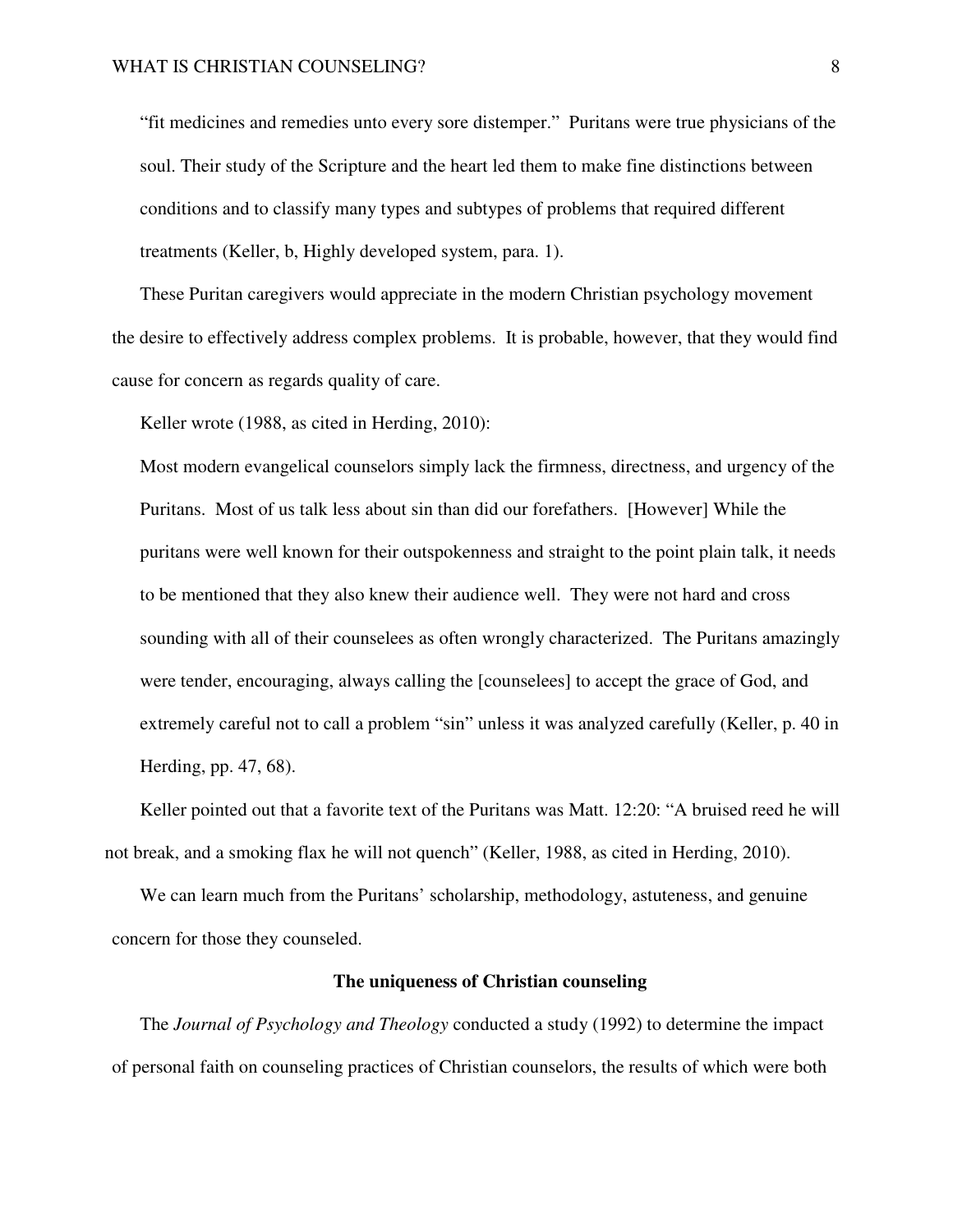disturbing and instructive. The study was conducted with alumni of three doctoral and four master's-level Christian psychology programs. Responders were asked to indicate which of three statements most characterized his/her counseling practice. The statements were: (1) "My faith shapes my professional practice in a substantive way"; (2) "My faith provides the foundation for my beliefs, but the majority of my professional practice is guided by psychological principles"; and (3) "My faith is moderately related to some aspects of my professional practice."

Of the respondents 51.9% said their faith shapes their professional practice in a substantive way; 28.4% said their faith is foundational to their beliefs, but that their practice is guided by psychological principles; and 12.5% said their faith was only moderately related to some aspects of their professional practice.

From that study we can conclude that barely half of the professionals surveyed provide, or even attempt to provide, genuine Christian counseling care.

Collins (1988b) wrote of several unique characteristics of Christian counseling, including:

**Unique assumptions:** Most psychological paradigms involve the study of man in a closed system, that is to say, in a system based on the concept that the only way to learn about man is to study man himself. The Christian view, however, is an open system in which God, transcendent to man, reveals the nature of man as well as His own nature. Though Christians differ on various points of doctrine, we generally agree on the basic tenets of the faith, those that have to do with the nature of God, man, truth, and the authority of Scripture.

**Unique values:** Unique values, while not explicitly cited by Collins, derive from the unique assumptions that mark Christian counseling. There are secular counseling paradigms that claim to be values free. Many will remember that M. Scott Peck destroyed this illusion in a May,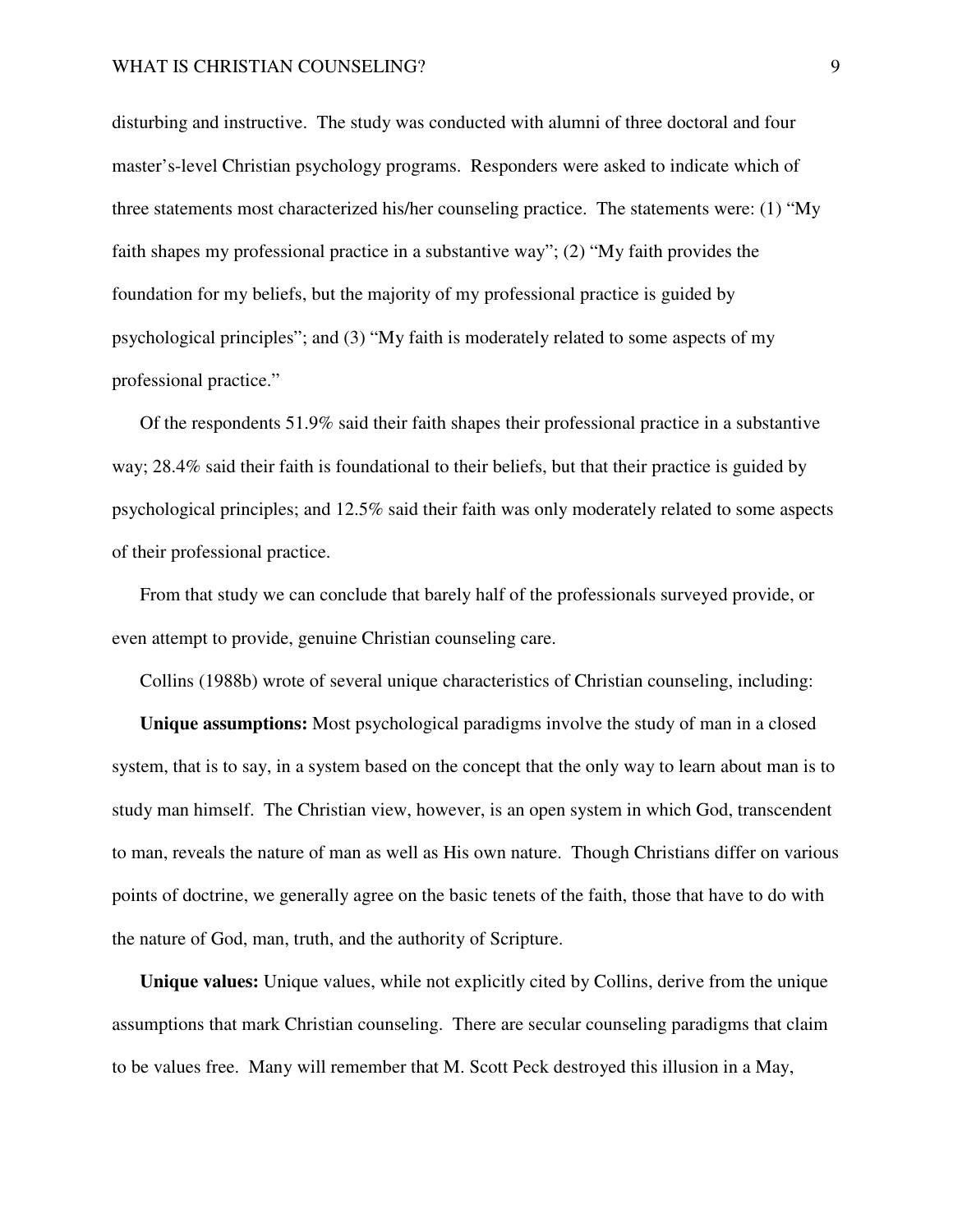1992, address before the American Psychiatric Association. Peck asserted that values belong to religion, that the concept of values-free counseling is nonsensical, and that doing anything absent of values is an impossibility.

Secular psychologists clearly acknowledge the need people have to find purpose in life. Abraham Maslow's body of work, is characterized by the recognition that apart from a system of spiritual and moral values people are likely to be psychologically unhealthy. Over and over he contends that the human need for a philosophy of life is as great as any human physical need. Frankl (1959) identified the drive for purpose or meaning as a potent motivational style.

Christian counselors also understand the importance of one's having a philosophy of life supported by a sense of purpose or meaning and by clear values. The Christian, of course, is motivated and guided by transcendent purpose and values, as Paul wrote: "For Christ's love compels us, because we are convinced that one died for all, and therefore all died. And he died for all, that those who live should no longer live for themselves but for Him who died for them and was raised again" (2 Cor. 5:14-15).

The Christian philosophy of life is constructed upon the implicit and explicit values of the Bible. The Christian counselor not only lives according to these clear values but accurately represents those values to his patients or clients.

**Unique goals:** Both Christian and secular counselors attempt to help clients gain insight into themselves and others and change maladaptive behaviors, attitudes, and responses. Both Christian and secular counselors teach responsibility and skills in communication and problem solving. The goal of the Christian counselor, however, is more expansive than that of the secular counselor in that the Christian counselor helps the client as he seeks to love God with all his heart and to live according to biblical values.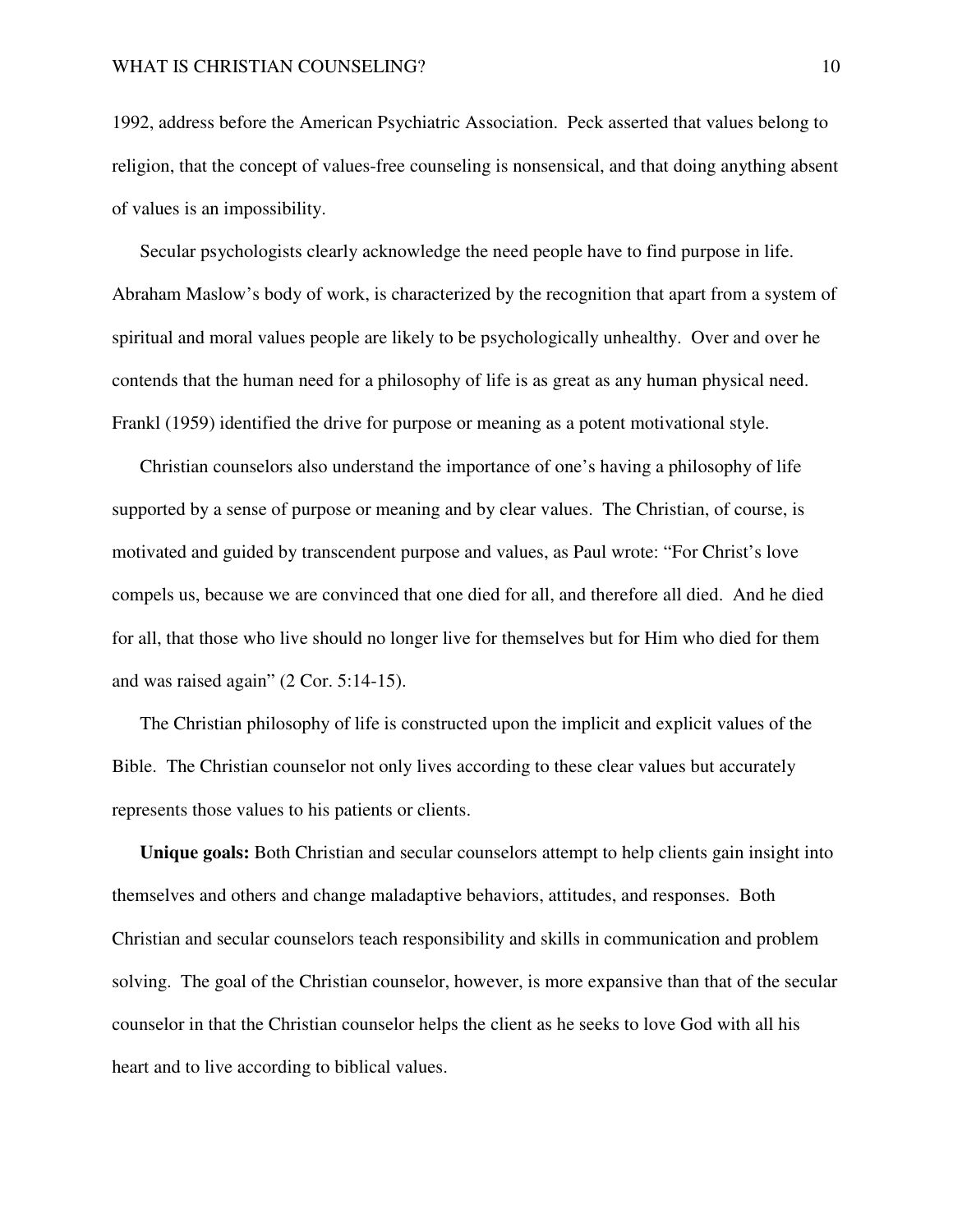With this goal in mind, the Christian counselor may present the gospel to a client who is not a believer or who is uncertain in his faith. In appropriate times and ways the counselor may encourage a client to confess his sin, to experience forgiveness from God, and to extend forgiveness to others. The counselor may help the client to understand proper and substantive behaviors that follow on the heels of forgiving and being forgiven.

**Unique techniques:** Christian counselors do not choose techniques based upon the pragmatic values that may characterize various techniques. Rather, they test the validity of every technique by the values of the Scriptures.

Collins (1988b) wrote:

All counseling techniques have at least four characteristics. They seek to arouse the belief that help is possible, correct erroneous beliefs about the world; develop competencies in social living; and help counselees accept themselves as persons of worth. To accomplish these goals, counselors consistently use such basic techniques as listening, showing interest, attempting to understand, and at least occasionally giving direction….The Christian does not use counseling techniques that would be considered immoral or inconsistent with Biblical teaching (p. 18).

The Christian counselor must first be a good listener and a listener who hears. In listening he grants the client permission to express himself and in hearing he gains insight into the client's problem. The use of Scripture is much more effective when a counselor listens, hears, and gains insight before he applies Scripture.

The Christian counselor may confront a client's attitudes and behaviors with biblical mandates, and he may use instruction and prayer in the counseling process. However, a discerning Christian counselor will not use prayer if the counselor perceives that a client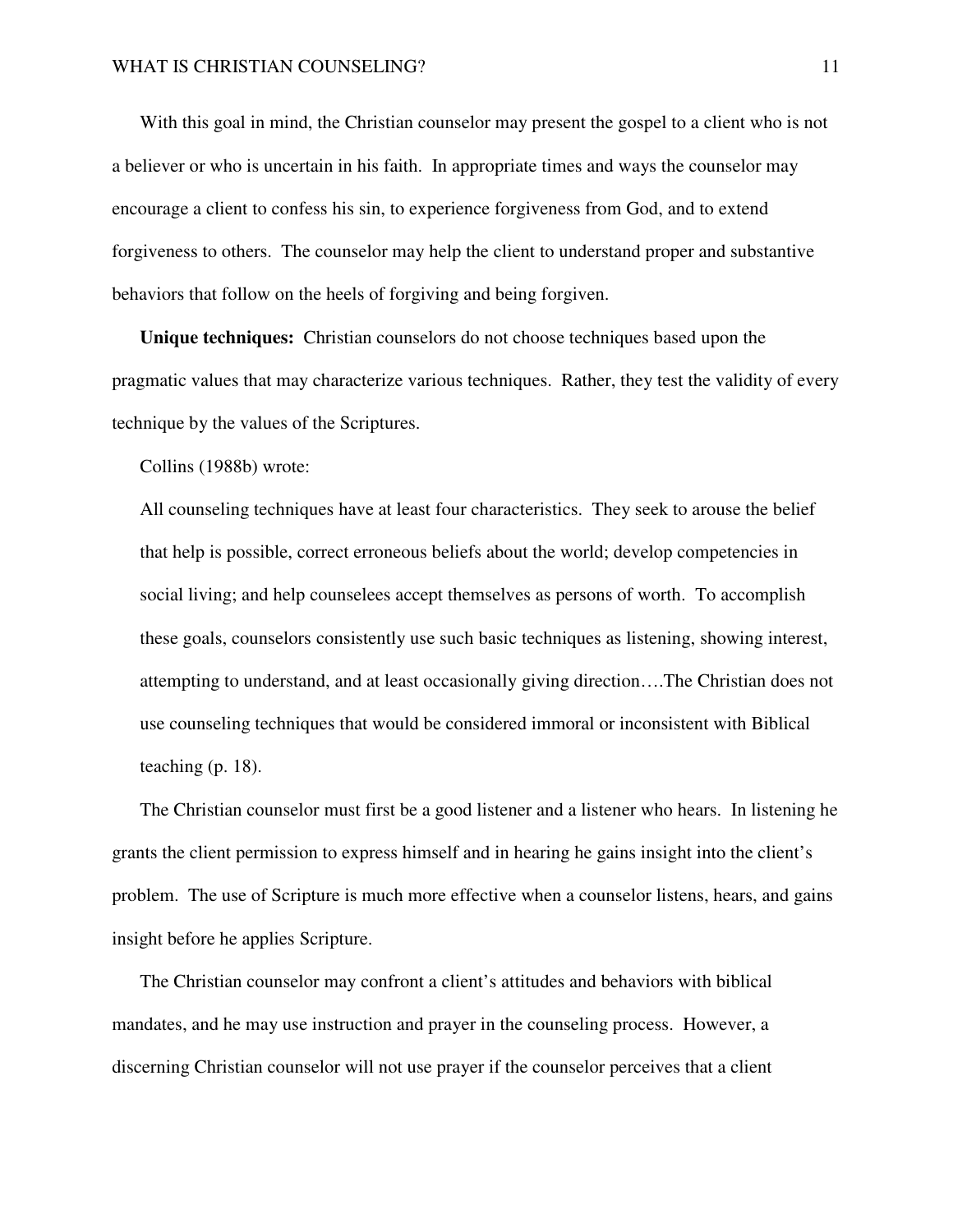professes he is "trusting God to take care of him", when, actually, he is avoiding personal responsibility. One of the most important goals of a Christian counselor is to help the client find an appropriate balance in trusting God and meeting personal responsibility (Phlp. 2:12-13).

**Unique characteristics of the counselor:** Studies have shown that the counselor's integrity is even more important to the effectiveness of counseling than are therapeutic skills. Patterson (1973) concludes that an effective counselor must be "a real, human person" who offers "a genuine human relationship" characterized not so much by the techniques the therapist uses as by what he is, not so much by what he does as by the way he does it" (pp. 535-536, as cited in Collins, 1988, p. 18).

As a servant of Jesus Christ, called to love and to strengthen others from the overflow of a full heart, the Christian counselor has limitless resources as he draws upon the wisdom of God and the power of the Holy Spirit. The counselor, just like the client, is in the process of growing in the knowledge of God and is being watered, pruned, and shaped by the Spirit's work. It is this continuing process that makes the counselor increasingly effective and competent to counsel.

#### **Psychology and theology meet in the human condition**

Many fields of endeavor, such as medicine and engineering, rely on empirical evidence for the support of new theories. These theories if proven consistent with empirical evidence are useful in people's lives. Similarly, secular observation of the human condition, which is the work of psychology, is useful in people's lives if the observation proves to be consistent with the assumptions of Biblical anthropology and theology. This activity of observing the human condition, a province of psychology, is the province of the church, as well. When there are differences between psychology and the church in regard to values, techniques, and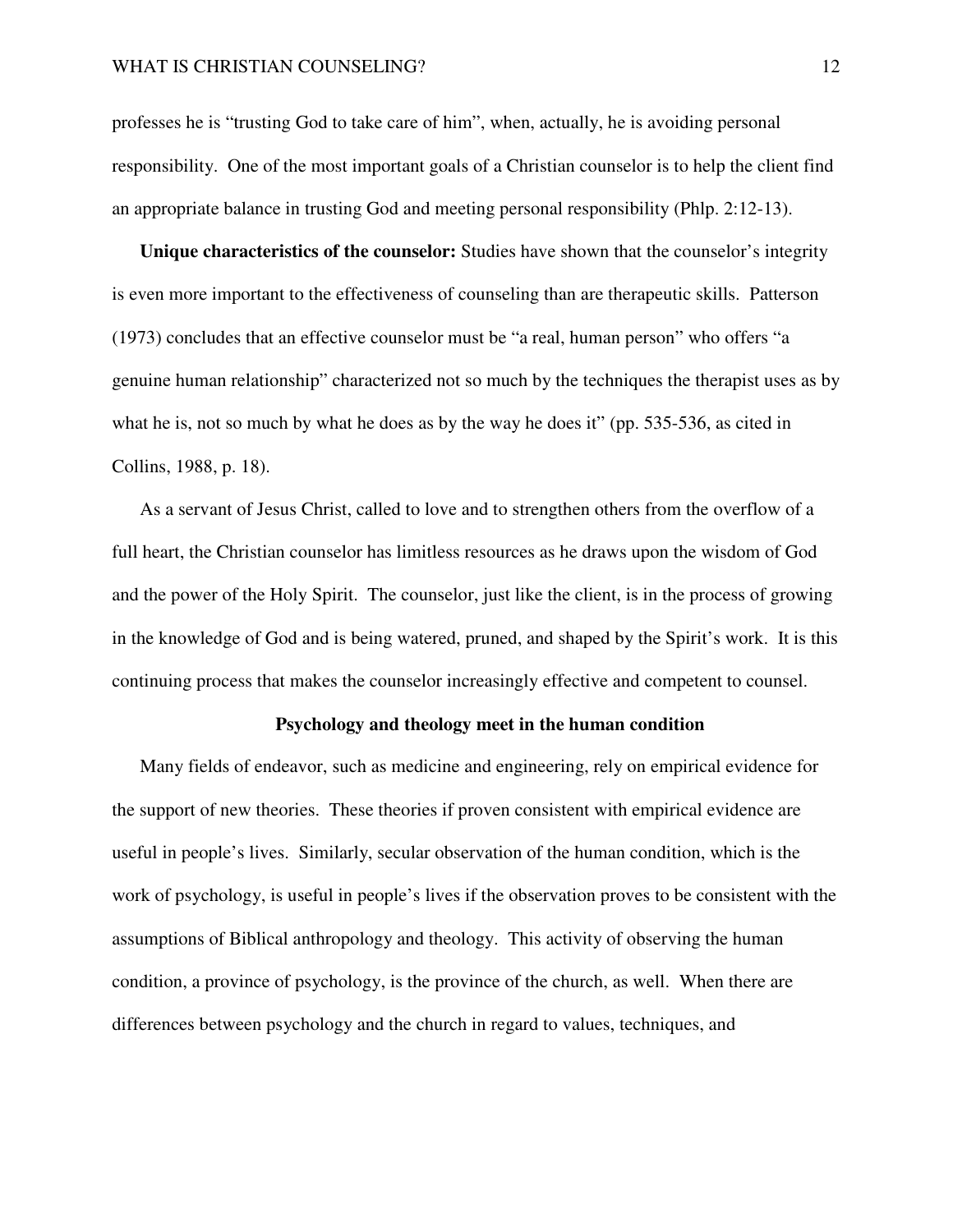interpretation of evidence gathered by observation, all such differences loom large in the working relationship between psychology and theology.

Collins (1988b) stated:

The Bible never claims to be a textbook on counseling. It deals with loneliness, discouragement, marriage problems, grief, parent-child relations, anger, fear, and a host of other counseling situations, but it was never meant to be God's sole revelation about peoplehelping. In medicine, teaching, and other "people-centered" helping fields, we have been permitted to learn much about God's creation through science and academic study. Why, then, should psychology be singled out as the one field that has nothing to contribute to the work of the counselor? (p. 22)

Some degree of integration, psychology with theology, is inevitable because many of the people-helping skills discoverable in the Bible are echoed in psychology. These skills include among others, listening, loving, providing hope, extending forgiveness, confronting destructive habits and thoughts, identifying personal responsibility, and giving room to grieving processes. These are fundamental human concepts shared by psychologists and theologians. Appropriate integration of the disciplines occurs as each retains its distinct identity, the Bible being the ultimate authority.

At the same time, simply adding verses to a psychological model (proof texting) is not a valid academic way of proving compatibility between the disciplines of psychology and theology. Neither is there academic validity in syncretism, which often becomes an exercise in splicing together various aspects of several different psychological models in a way that suits our immediate needs. Generally ignored in the splicing is careful analysis of the presuppositions on which the models are constructed.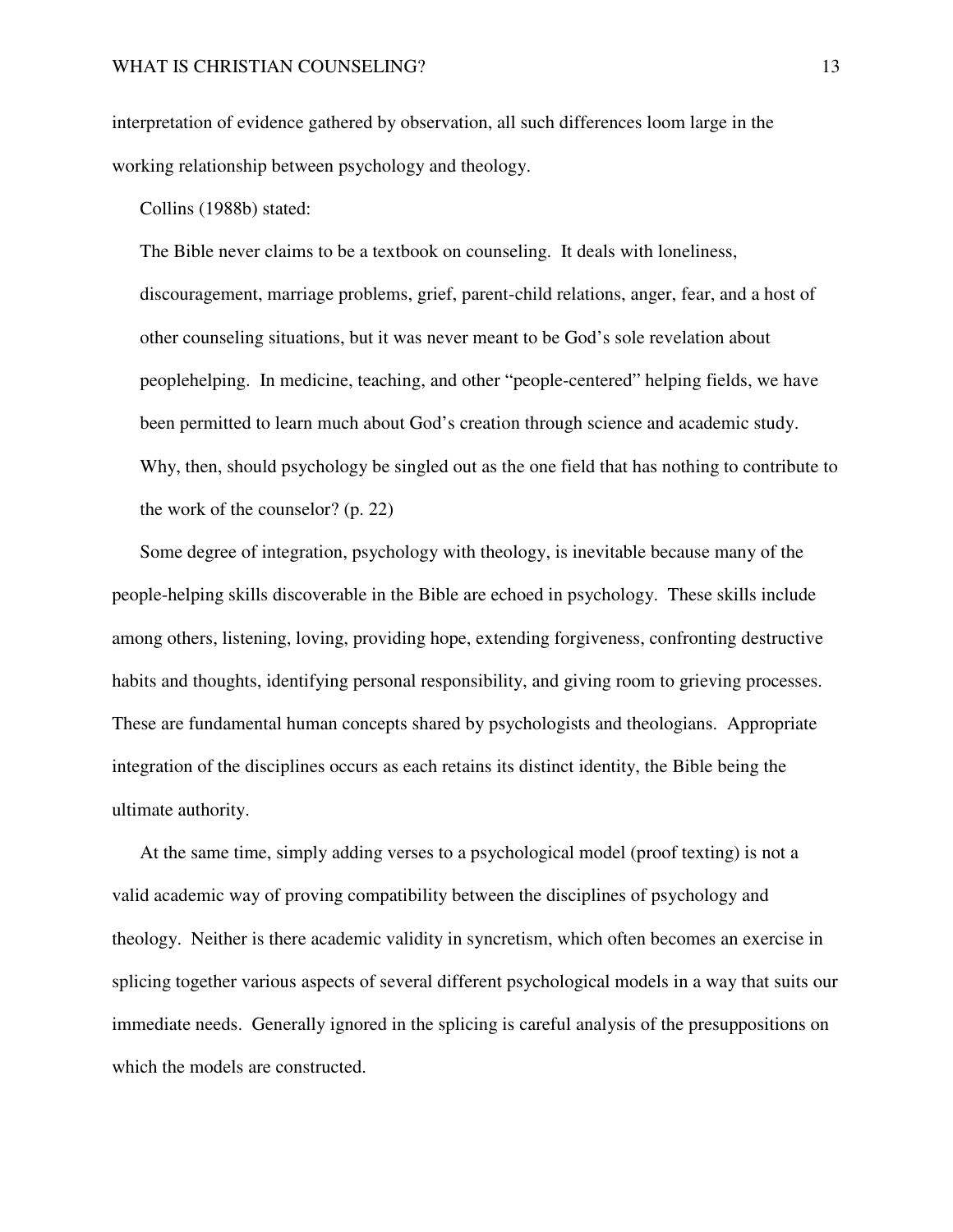Appropriate integration of the disciplines of theology and psychology happens when God's truth revealed in all of creation, both by special and natural revelation, is brought to bear on a therapeutic endeavor that derives from the careful study, selection, and orderly combination of concepts compatible with Scripture, related to man, and gleaned from a variety of sources.

Because God is the source of all truth – truth comes from no other fountainhead – there is no fundamental incompatibility between truth as revealed in the Bible and accurate observable truth about man. Whatever incompatibility or conflict that seems to exist is the product of faulty observation or interpretation of either of both bodies of understanding. Thorough study and careful interpretation both of Scripture and of the human condition equip us to apply truth profoundly and specifically.

## **A multi-model approach**

People yearn for a clear, simple answer to the complexities of life. Many people view psychological problems through a simplistic lens and long for one easily definable set of problems and solutions. These simple answers, however, seldom stand the test of close scrutiny. Some in the church community follow the sin model of solution; some in the recovery community follow the medical model; others follow the not-so-simple model.

The sin model reduces all problems of human interaction, personality, and physical function to issues of sin. In this paradigm, sin accounts for all emotional distress, addictions, and other behavioral difficulties. Idolatry is the fundamental problem of mankind; repentance is seen as the single solution to all problems. Individuals themselves are responsible both for the problem and the solution.

The medical model tells us that emotional problems originate from natural causes, an idea that was popularized in the early years of the Alcoholics Anonymous movement. A Dr.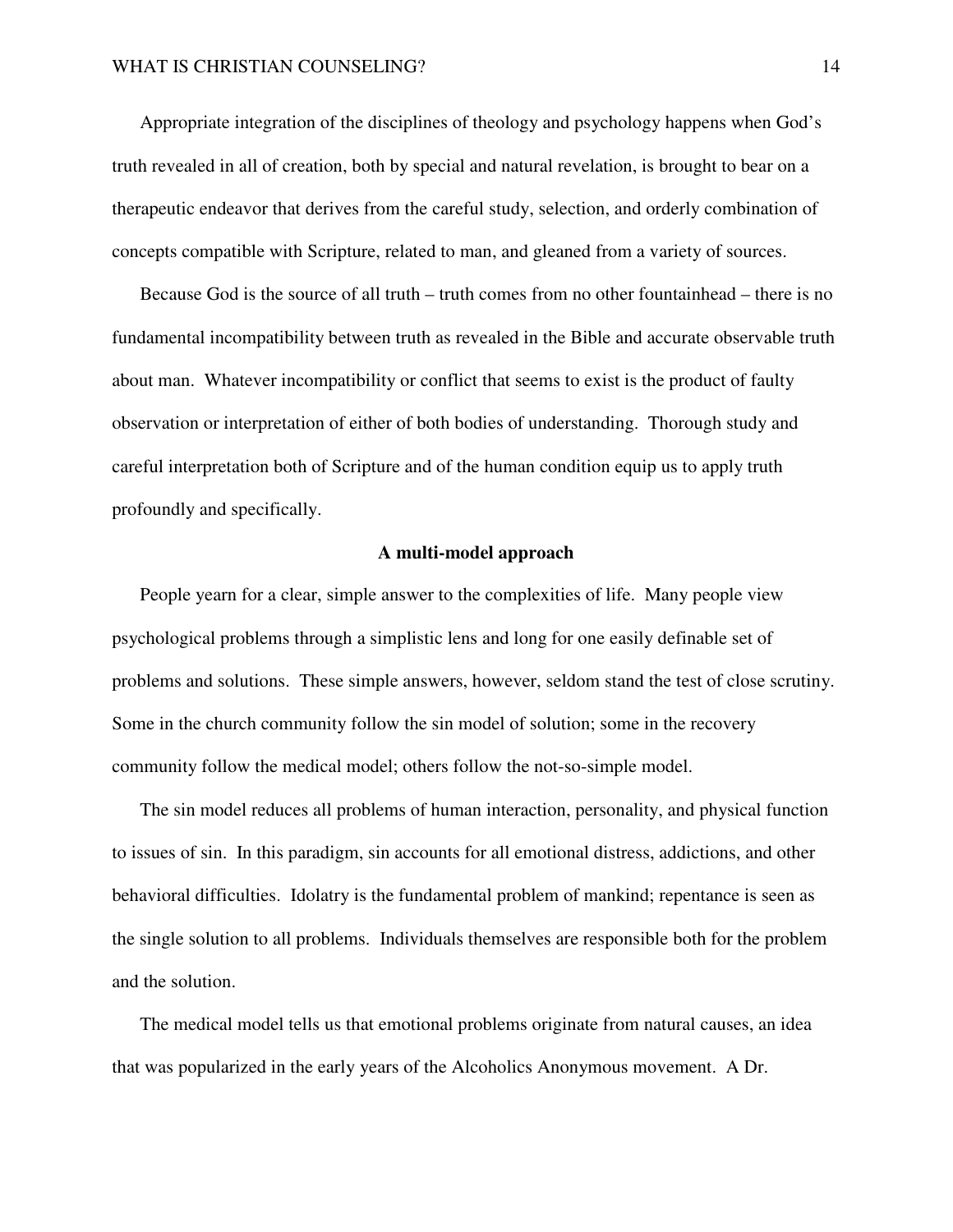Silkworth introduced the disease concept of alcoholism to Bill Wilson, one of the founders of AA. Later, the disease concept was applied to drug abuse and, still later, to codependency. In this model the person is not responsible for what is perceived as a medical problem, in the same way that he would not be responsible for contracting the flu.

Indeed, many behavioral and emotional problems are related to specific, chemical deficiencies, and medical treatment is a vital part of care. The model is taken too far, however, when it is indiscriminately applied to any emotional problem. For instance, it can be argued successfully that alcohol addiction has a physiological component, but that argument cannot be accurately applied to issues of codependency. The issues of codependency do not include identifiable disease-related causes.

Many questions are raised concerning the validity of Christians' use of medications for emotional problems. Collins (1988a) wrote:

Among Christians…resistance to psychotherapeutic medication probably comes from those who believe that drug use is a sign of spiritual weakness. Many feel that Christians shouldn't have overwhelming struggles and psychological problems. When stresses arise, these people feel that prayer, trusting the Lord and meditation on Scripture are the only Christian ways to cope with anxiety….Even in Jesus' time, however, the God-given wisdom of professional healers was not dismissed. If the Lord has allowed us to discover new chemical tools to counteract the biological bases of human problems and to help us cope temporarily with the stresses of life is (the use of these tools) necessarily wrong? When drugs distract us from facing problems or prevent us from seeking biblically based solutions to our struggles then using them is not right. But psychotherapeutic medications can help us relax so that we can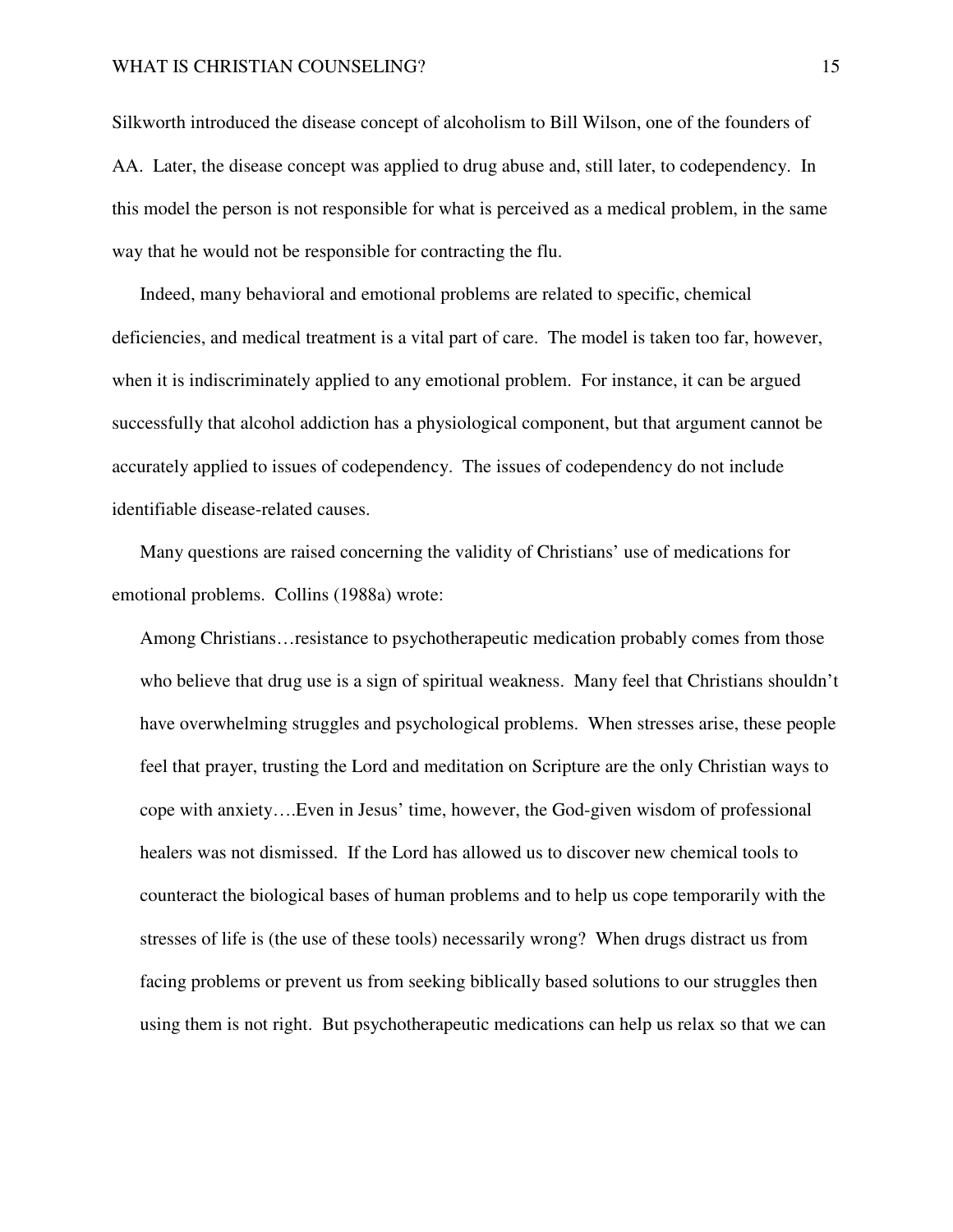think more clearly. Their use is neither wrong nor an indication that we lack faith (pp. 38- 39).

The not-so-simple model encounters our fallenness. The psalmist proclaims that man is "fearfully and wonderfully made" (Ps. 139:14-15). We are made in the image of God, but we are deeply fallen. The complexity of our fallenness includes physical, mental, emotional, behavioral, and social aspects of our being. Virtually every problem we have is multifaceted. The solution to every problem, then, is multifaceted. The solution is multi-model.

This example: The addict has chosen a mechanism outside the will of God to block pain and to gain a sense of control and personal value. There are factors that contributed to that choice, some of which were/are beyond his control and, therefore, outside the bounds of his responsibility. Such factors may include childhood trauma, poor parental care, cultural reinforcement of his poor choices, and biochemical deficiencies. The biochemical deficiencies may require detoxification. Physical effects of depression, some of them related to factors beyond his control, may call for medication that will enable the person to think clearly in order to make wise choices. New communication skills may need to be learned and new courage must be acquired before those new communication skills can be effectively used. Repentance is right and appropriate in particular points of responsibility, but we neither rightly nor appropriately repent of wounds received from others or of biological factors beyond our ability to control.

#### **Counseling considerations**

Though the symptoms and contributing causes of a person's problems are multifaceted, it is true that the root cause of all human problems is in our fallenness. This fallenness is manifested in apathy toward God, rebellion, and a desire to retain control of our own lives whatever the cost. All of our relational, behavioral, and emotional difficulties spring from this underlying condition.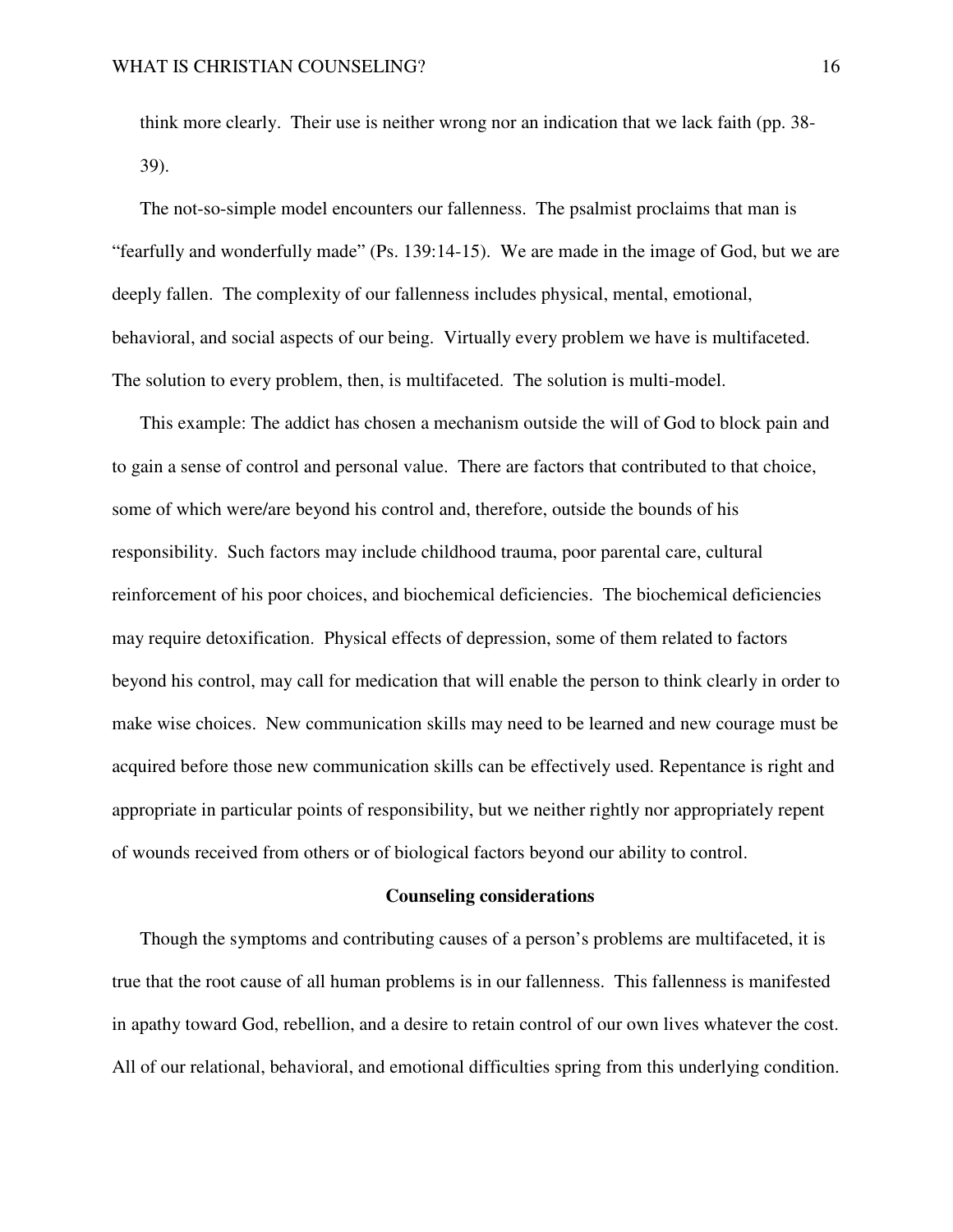#### WHAT IS CHRISTIAN COUNSELING? 17

Physiological and psychological analysis certainly enables us to understand the dynamics of destructive powers in our lives and to gain insight that helps us channel our motives and energies into constructive attitudes and behaviors. At the deepest level, however, the sin problem exists and must be addressed so that people can be rightly related to the God who created them, loves them, and wants them to live healthier lives by drawing on His strength and wisdom.

The complexities of the human experience demand that counselors carefully take a complete history on each client. This history rightly includes past and current emotional traumas, environmental and family difficulties, physical problems, and behavioral manifestations. All of these historical realities need to be considered in making an accurate assessment of the client's needs. It is a goal, of course, that the client feel better because of therapy, but a more important goal is for the client to take steps toward knowing, loving, and following Christ.

For Christians recovery is inherently a part of sanctification and must include foundational spiritual issues having to do with personal identity, repentance, and motivation. Bible-based teaching, prayer, meditation, and other Christian disciplines must be used knowledgeably. If the client uses these as spiritual crutches he or she will need loving, direct confrontation in regard to that problem. Often the spiritual crutches that are most tightly held falsely represent God, His ultimate authority, and the safety He provides. Giving up these crutches is difficult and confusing for many people. It is necessary to bring them to understand the negative impact of seeking ultimate meaning and safety in activity that is void of life. It is necessary also to present instead of crutches the Lord Himself and the attractiveness of vital relationship with the God of creation.

Most people come for help because they are in an emotional crisis, not because they are in a theological crisis. Our goal as counselors is not just to encourage right action in regard to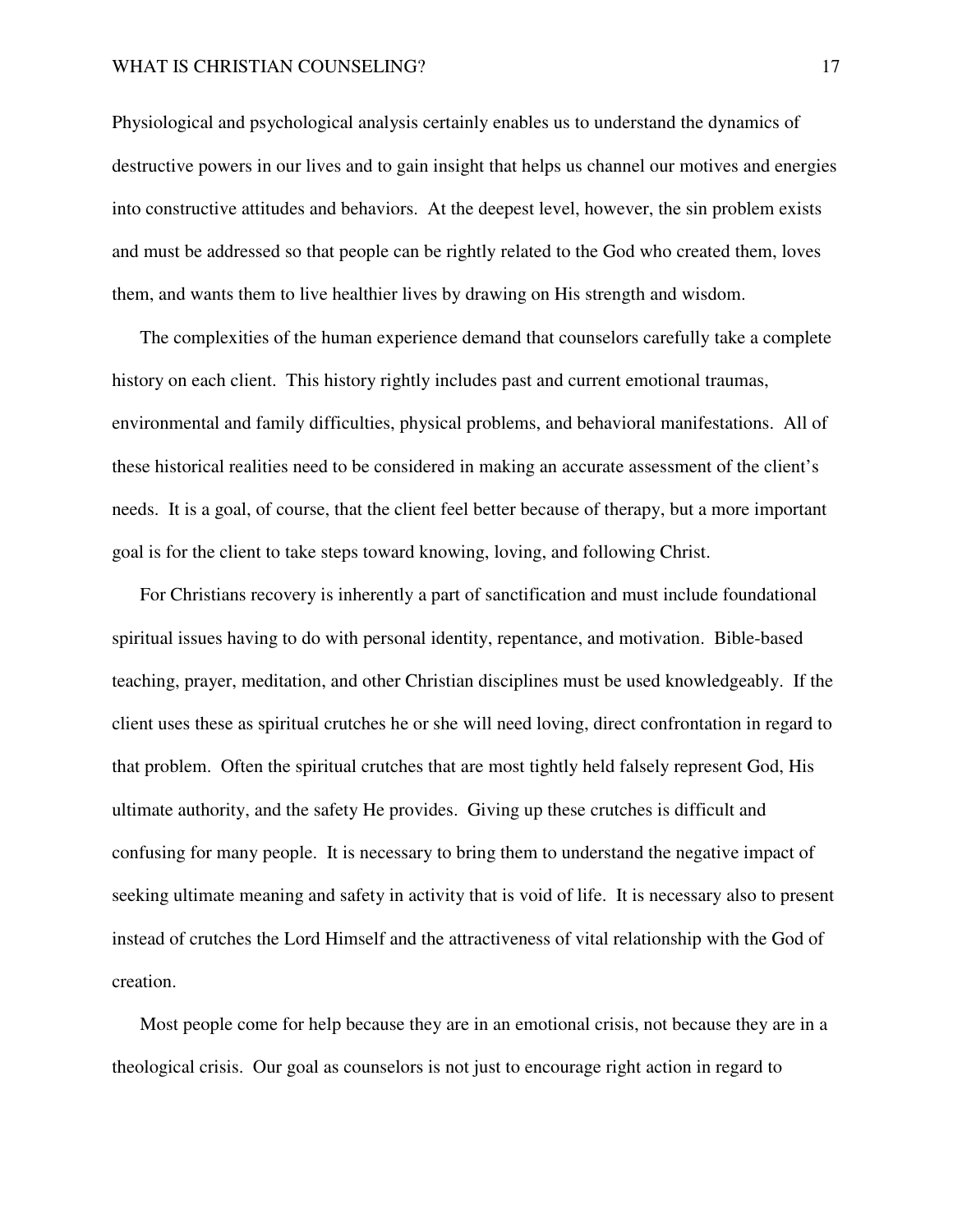spiritual discipline nor to offer only correct theology. Our goal is to walk with the client as he seeks to build a vital and rich experience of Jesus Christ. Theology and spiritual discipline are important, but they are secondary underpinnings in relationship with God. Our calling is to offer care that is both emotionally sound and theologically astute.

The Scriptures are replete with profound and meaningful messages for those who have been devastated by divorce, disease, displacement, dysfunction, or depression. They are messages that every hurting person needs to hear. The psalmist felt liberty to pour out to God both painful and hopeful emotion. The Proverbs contain practical wisdom of inestimable valuable to every human being. We can find hope in a trustworthy God, Who loves, forgives, accepts, and gives to strength to follow Him.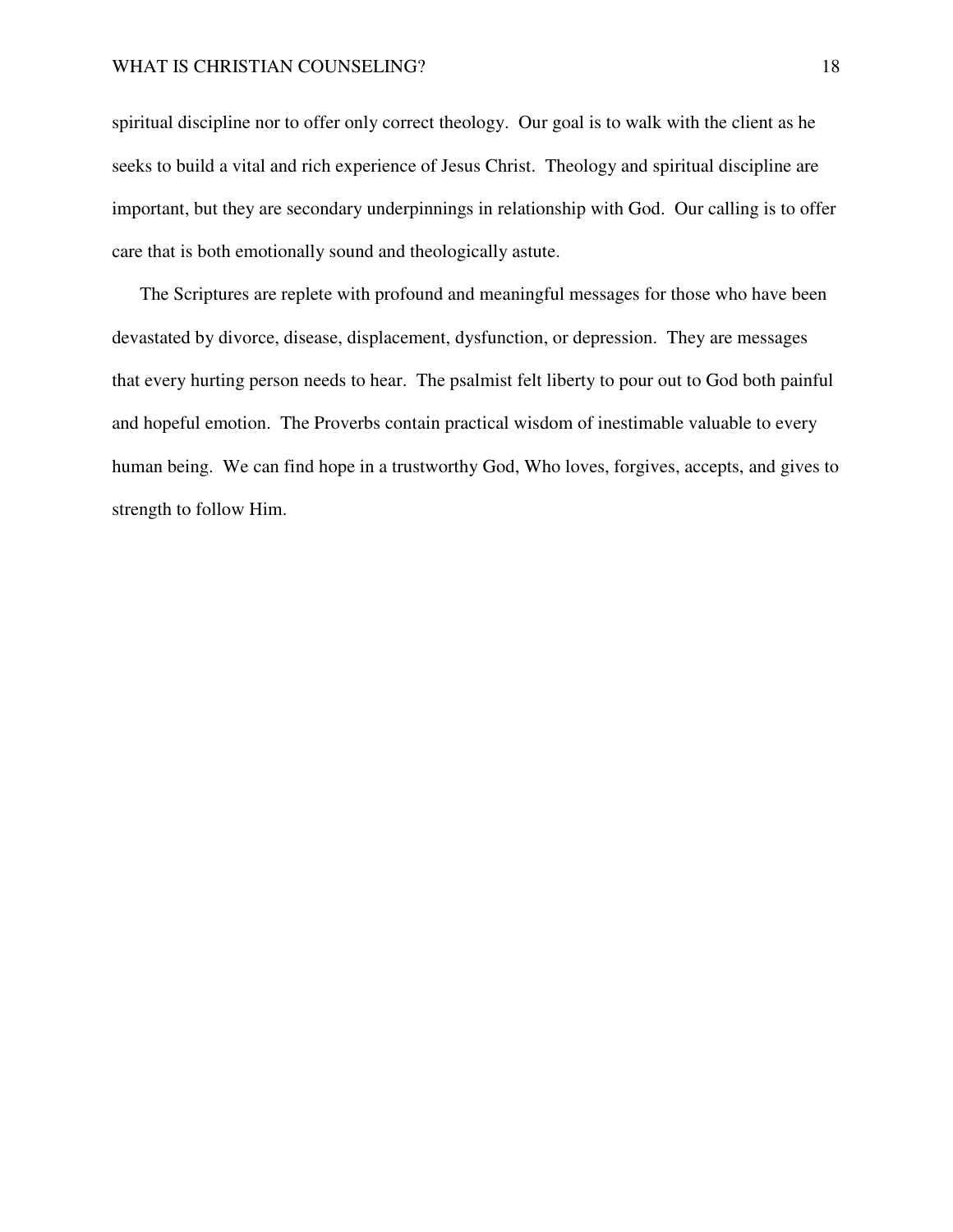# References

- Adams, J. (1970). *Competent to counsel: Introduction to nouthetic counseling*. Grand Rapids, MI: Zondervan Publishers.
- Collins, G.R. (1988a). *Can you trust psychology?* Downers Grove, IL: Inter-Varsity Press.
- Collins, G.R. (1988b). *Christian counseling: A comprehensive guide*. Nashville, TN: W Publishing Group, a Division of Thomas Nelson, Inc.

Frankl, V. (1959). *Man's search for meaning*. Boston: Beacon Press.

- Herding, D.P. (2010). *Counseling the depressed person: The Puritan alternative to secular psychology* (unpublished master's thesis). Reformed Theological Seminary, Charlotte NC.
- Keller, T. (1988). Puritan resources for biblical counseling. *The Journal of Pastoral Practice, 9*(3), 11-44. In Herding, D.P. (2010). *Counseling the depressed person: The Puritan alternative to secular psychology* (unpublished master's thesis). Reformed Theological Seminary, Charlotte, NC
- Keller, T. (2010). Puritan resources for biblical counseling. Retrieved from http://www.ccef.org/puritan-resources-biblical-counseling.
- Oden, T. (1962). *Kerygma and counseling: Toward a covenant ontology for secular psychotherapy.* Philadelphia: The Westminster Press.
- Patterson, D.H. (1973). *Theories of counseling and psychotherapy*. New York: Harper & Row Publishers, Inc.
- Powlison, D. (1996). *Competent to counsel? The history of a conservative Protestant antipsychiatry movement* (doctoral dissertation). Retrieved from www. repository.upenn.edu/dissertations/AAI9712988.